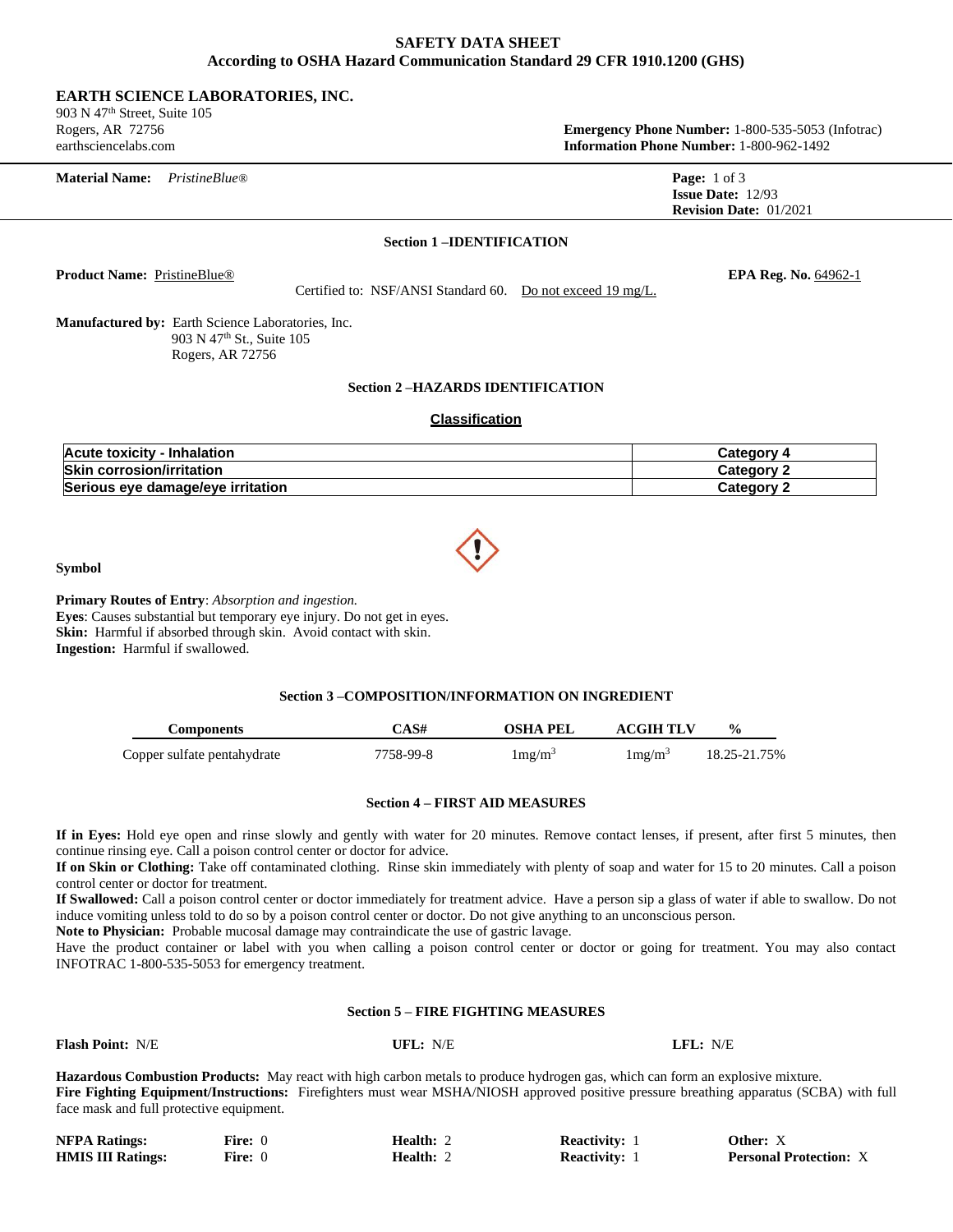#### **Section 6 – ACCIDENTAL RELEASE MEASURES**

**Containment Procedures:** Flush with water into retaining area or container. Caution should be exercised regarding personal safety and exposure to released product.

**Clean-Up Procedures:** Neutralize solution with bicarbonate of soda.

**Evacuation Procedures:** Keep unnecessary people away; isolate hazard area and deny entry.

**Special Instructions:** Notify local authorities and the National Response Center, if required.

#### **Section 7 – HANDLING AND STORAGE**

**Application and Handling Equipment:** Application, handling or storage equipment MUST consist of fiberglass, PVC, polypropylene, viton, corrosion resistant plastics or stainless steel. Never use mild steel, nylon, brass or copper around product. Always rinse and clean equipment thoroughly each night with plenty of fresh, clean water.

**Storage:** Store in a safe place away from pets and keep out of the reach of children. Store away from excessive heat. Product will freeze. Always store product above 32 degrees F (Do Not Freeze). Freezing may cause product separation. Always keep container closed. Keep away from galvanized pipe, and any nylon storage or handling equipment.

#### **Section 8 – EXPOSURE CONTROLS/PERSONAL PROTECTION**

#### **Personal Protective Equipment (PPE)**

Mixers, loaders, applicators and other handlers must wear the following: long-sleeved shirt, long pants, shoes plus socks, chemical-resistant gloves made of any water proof material (Chemical Resistance Category A), and protective eyewear.

Follow manufacturer's instructions for cleaning/maintaining PPE. If no such instructions for washables exist, use detergent and hot water. Keep and wash PPE separately from other laundry. Discard clothing and other absorbent material that have been drenched or heavily contaminated with the product's concentrate. Do not reuse them.

# **Section 9 – PHYSICAL AND CHEMICAL PROPERTIES**

Appearance: Clear blue liquid **Odor:** Minimal odor **Physical State:** Liquid **Vapor Density (Air=1):** 1.0 **pH:** 0.2/0.3 **Evaporation Rate:** N/A **Vapor Pressure:**  $0.1 \text{mm } 68^\circ \text{F}$  **Solubility in Water:** Complete **Melting Point:** N/A

**Boiling Point:** 220° F **Specific Gravity (H<sub>2</sub>0=1):** 1.175+/-0.01

#### **Section 10 – STABILITY AND REACTIVITY**

**Chemical Stability:** Stable. **Conditions to Avoid:** Avoid mixing with strong bases and strong reducing agents. **Incompatibility:** Incompatible with strong bases and strong reducing agents. **Hazardous Decomposition Products:** Sulfur dioxide and sulfur trioxide may be produced with decomposition. **Hazardous Polymerization:** Will not occur.

#### **Section 11 - TOXICOLOGICAL INFORMATION**

**Acute Toxicity / Chronic Toxicity:** Continued overexposure to this solution may cause systemic toxicity. **Carcinogenicity:** N/A **Signs and Symptoms of Exposure:** Overexposure may cause the following specific symptoms, depending on the concentration and duration of exposure: vomiting, shallow respiration and lung function changes.

#### **Section 12 - ECOLOGICAL INFORMATION**

Waters treated with this product may be hazardous to aquatic organisms.